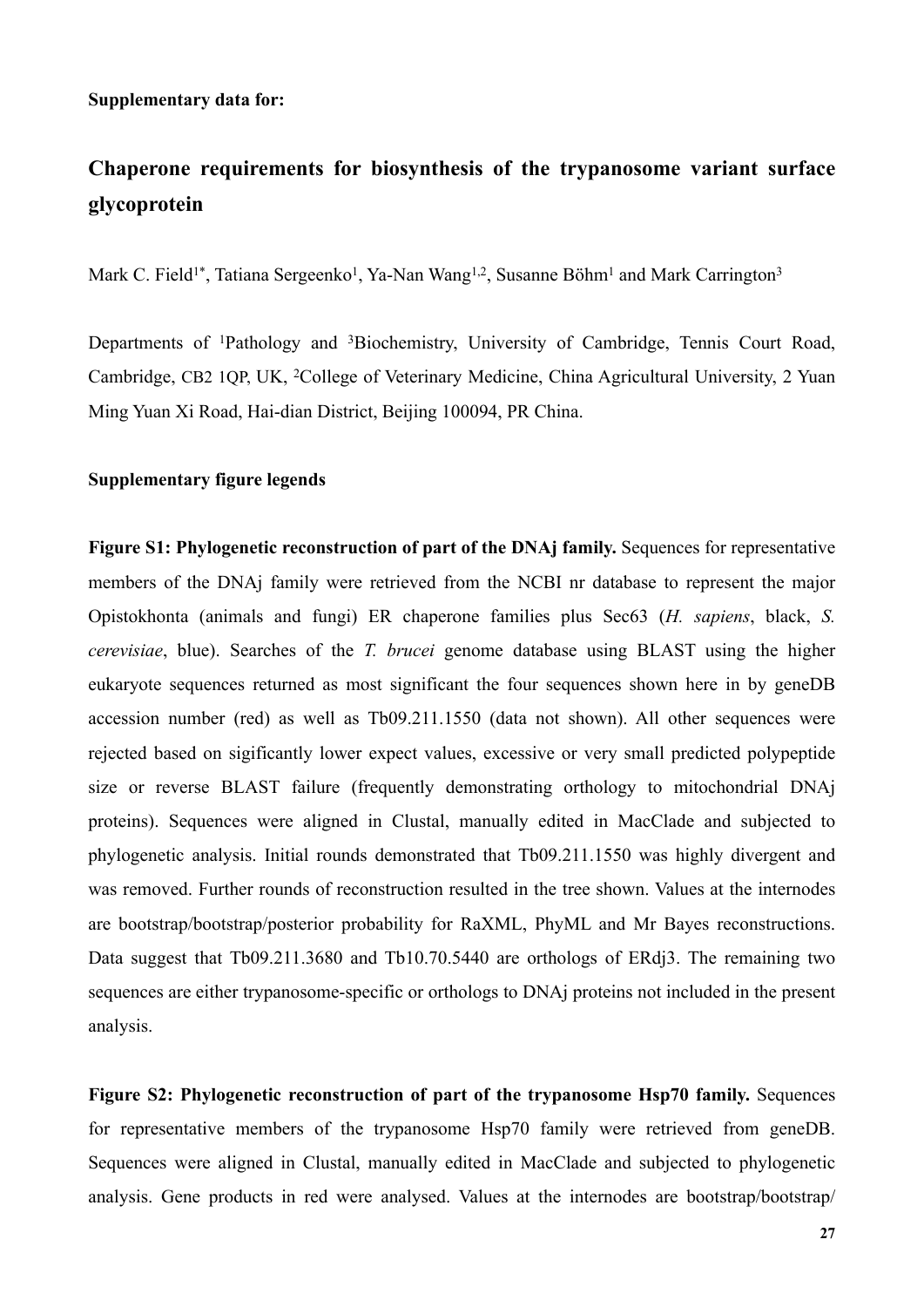posterior probability for RaXML, PhyML and Mr Bayes reconstructions. Annotations based on BLAST similarity to sequences at NCBI nr database and PSORT II are also provided. Note that most of these annotations should be considered tentative.

**Figure S3: Immunoflurescence microscopy data archive.** Data are shown for cells at one or two days post induction for RNAi for the indicated open reading frame. Cells were fixed, stained for either BiP or VSG (green) and counterstained for DNA using DAPI. Example images are binned according to frequency of the morphology observed. Frequent; >70%, common; 10-25%, rare; <5%. In all instances several hundred cells were analysed per gene product and representative images are shown for each category and time. Inductions were performed at least twice for each gene product with similar results.

**Figure S4: Clustal aligmnents for predicted amino acid and DNA sequences of EDEM ORFs from** *T. brucei***.** Sequences corresponding to geneDB accessions Tb927.8.2910, Tb927.8.2920, Tb927.8.2930 and Tb927.8.2940 were aligned with Clustal X using default parameters.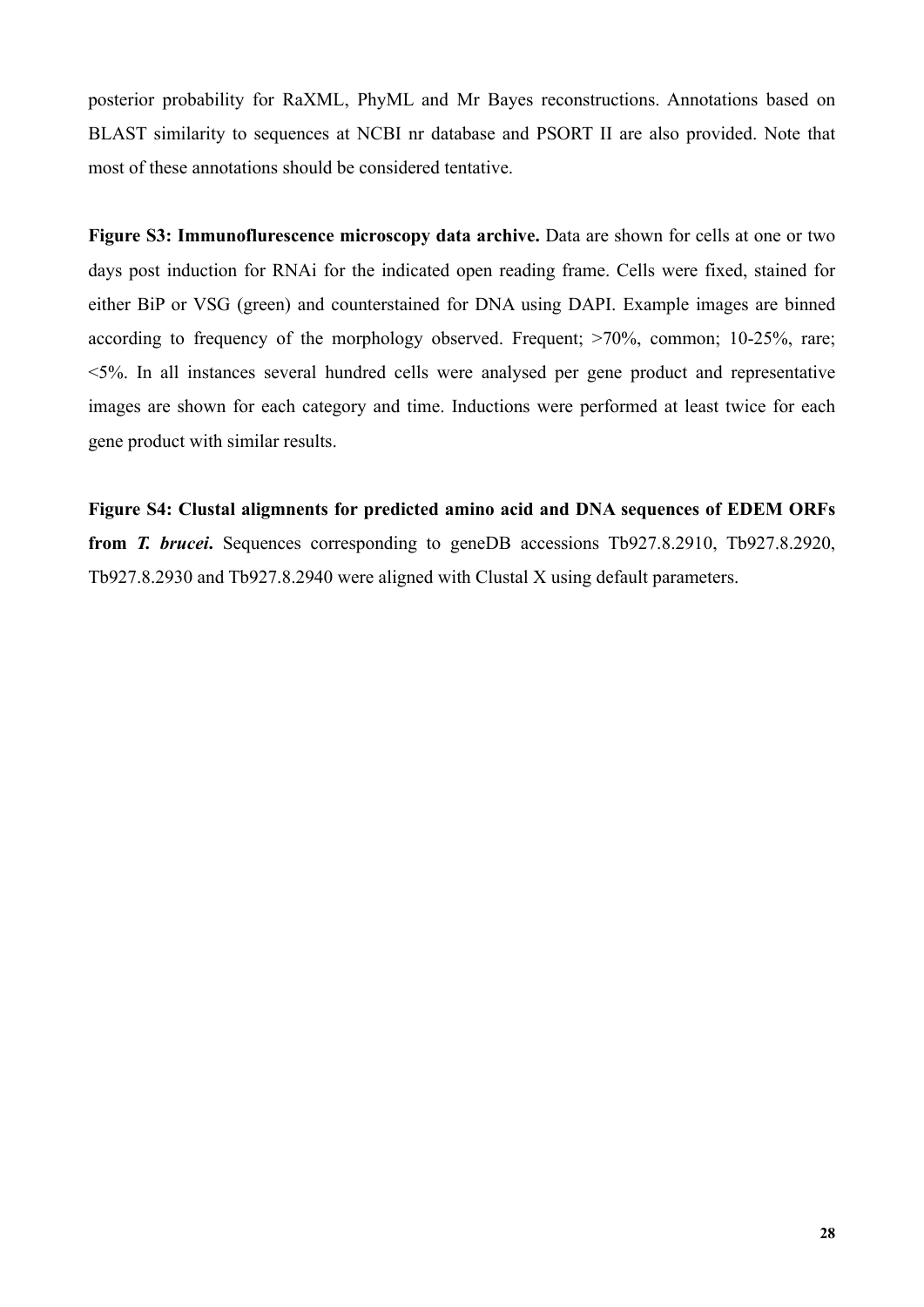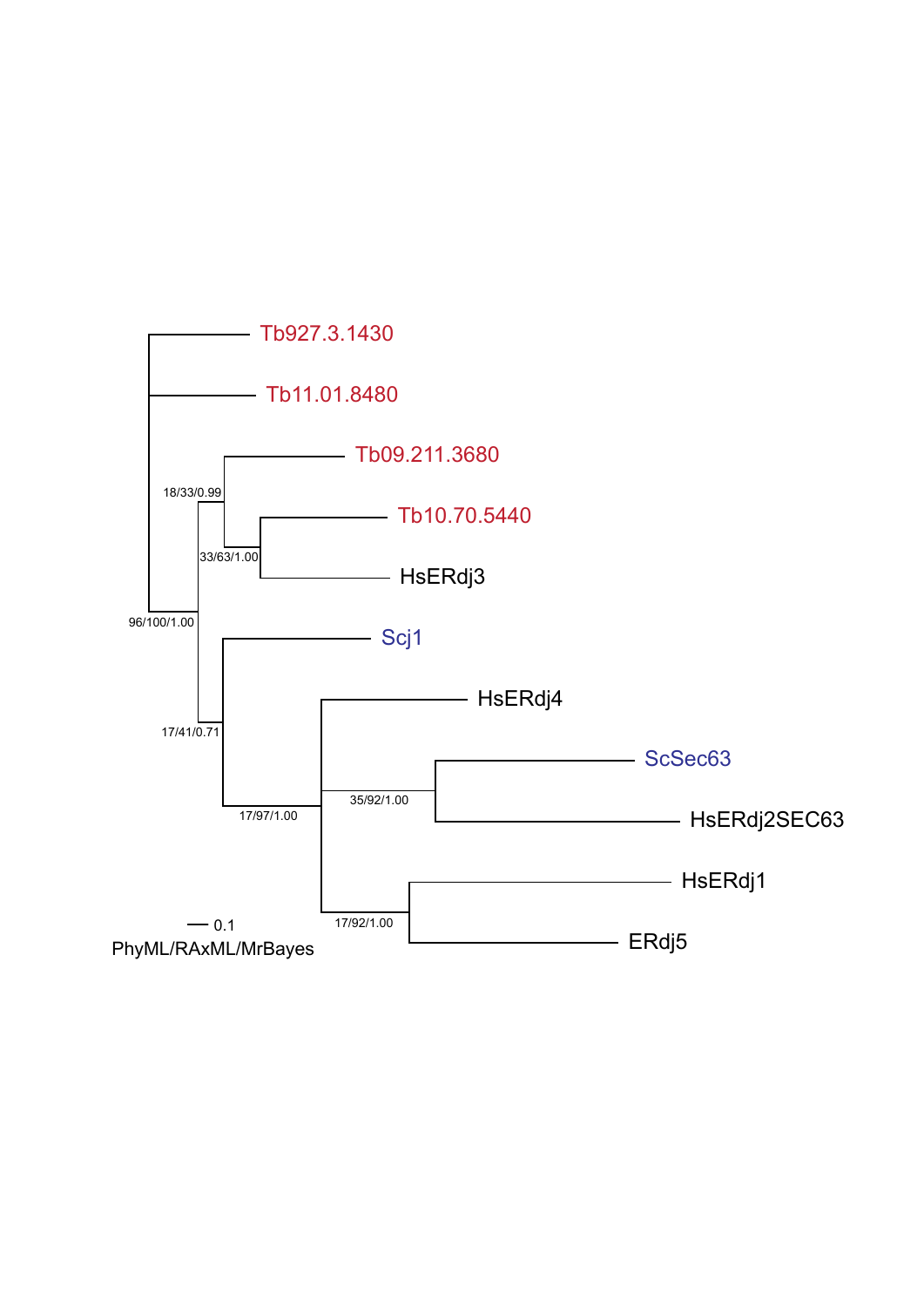

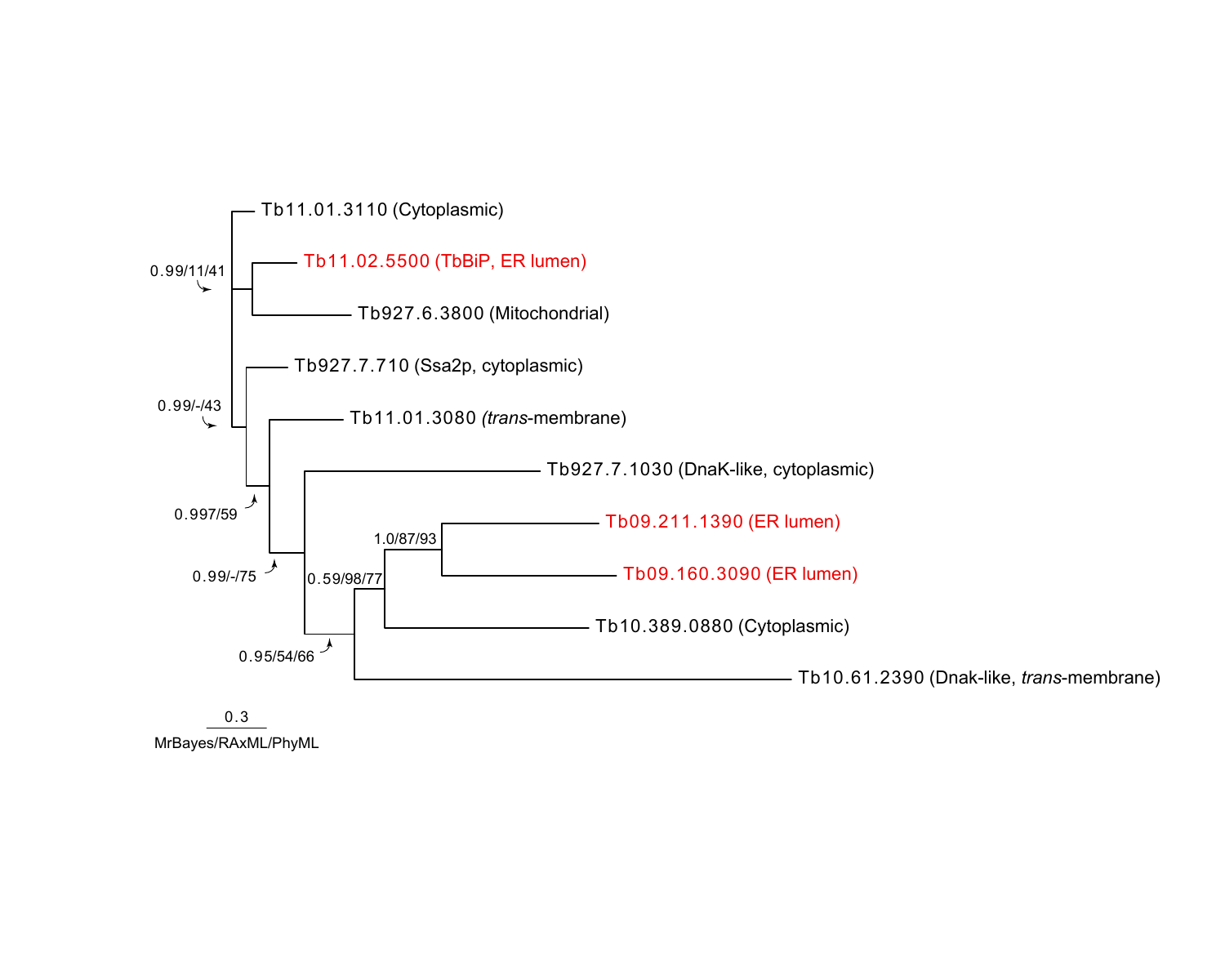Predicted amino acid

| Tb927.8.2940<br>Tb927.8.2930<br>Tb927.8.2920<br>Tb927.8.2910 | MKGAQFLKMPCVRVLLVLVRVFFVHLPSFAFGDAFPVNGARGGNSQGYNTDGMHPIQAEM<br>MKGAOFLKMPCVRVLLVLVRVFFVHLPSFAFGDAFPVNGARGGNSOGYNTDGMHPIOAEM<br>MKGAOFLKMPCVRVLLVLVRVFFVHLPSFAFGDAFPVNGARGGNSOGYNTDGMHPIOAEM<br>--------MPWVRALLVLVTVFFVRLPSVMREERFHOYGN-GESRKLHNVSDMHPIOAEM      |
|--------------------------------------------------------------|-------------------------------------------------------------------------------------------------------------------------------------------------------------------------------------------------------------------------------------------------------------------|
| Tb927.8.2940<br>Tb927.8.2930<br>Tb927.8.2920<br>Tb927.8.2910 | LPYVRDMIDHAFGSYIKYAFPKDELCPVSGTGKNTMGGYGWTLIDSLDTLAIAGFHKEFR<br>LPYVRDMIDHAFGSYIKYAFPKDELCPVSGTGKNTMGGYGWTLIDSLDTLAIAGFHKEFR<br>LPYVRDMIDHAFGSYIKYAFPKDELCPVSGTGKNTMGGYGWTLIDSLDTLAIAGFHKEFR<br>LPYVRDMIDHAFGSYIKYAFPKDELCPVSGTGKNTMGGYGWTLIDSLDTLAIAGFHKEFR      |
| Tb927.8.2940<br>Tb927.8.2930<br>Tb927.8.2920<br>Tb927.8.2910 | RHAKWVEEHLTFDIDESVSVFETTIRALGGLLAAHFMYEEGIVPIIPSEHDYNGGFLRLA<br>RHAKWVEEHLTFDIDESVSVFETTIRALGGLLAAHFMYEEGIVPIIPSEHDYNGGFLRLA<br>RHAKWVEEHLTFDIDESVSVFETTIRALGGLLAAHFMYEEGIVPIIPSEHDYNGGFLRLA<br>RHAKWVEEHLTFDIDESVSVFETTIRALGGLLAAHFMYEEGIVPIIPSEHDYNGGFLRLA      |
| Tb927.8.2940<br>Tb927.8.2930<br>Tb927.8.2920<br>Tb927.8.2910 | VDLADRLMPCFDTPTGIPYGKVNLRSKSKEMWISRSNTAEVGTMLMEMTVLSRITGDEKY<br>VDLADRLMPCFDTPTGIPYGKVNLRSKSKEMWISRSNTAEVGTMLMEMTVLSRITGDEKY<br>VDLADRLMPCFDTPTGIPYGKVNLRRGVSGGESOLANTAGSGTLLVEMTVLSRITGDGKY<br>VDLADRLMPCFDTPTGIPYGAINLRRGVSGGESQLANTAGAGTLLMEMTVLSRITGDEKY      |
| Tb927.8.2940<br>Tb927.8.2930<br>Tb927.8.2920<br>Tb927.8.2910 | ERAARRASEALFAARDSOTELMGTYVSVSSGGFSSSESSVAGNIDSVIEYFIKSHSMSGD<br>ERAARRASEALFAARDSOTELMGTYVSVSSGGFSSSESSVAGNIDSAIEYFIKSHSMSGD<br>ERAARRASEALFAARDSQTELMGTYVSVSSGGFSSSESSVGSGLDSAIEYFIKSHSMSGD<br>ERAARRASEALFAARDSOTELMGNHIHTHTGIWRHGESSVGGNIDSVIEYFIKSHSMSGD      |
| Tb927.8.2940<br>Tb927.8.2930<br>Tb927.8.2920<br>Tb927.8.2910 | IGDWERFERTARAVNRYVRKGGMLLAASMYSGRRLOTSOESLSSFFPGNLVLGGHLHEAV<br>IGDWERFERTARAVNRYVRKGGMLLAASMYSGRRLOTSOESLSSFFPGNLVLGGHLHEAV<br>IGDWERFERTARAVNRYVRKGGMLLAASMYSGRRLOTSOESLSSFFPGNLVLGGHLHEAV<br>IGDWERFERTARAVNRYVRKGGMLLAASMYSGRRLOTSOESLSSFFPGNLVLGGHLHEAV      |
| Tb927.8.2940<br>Tb927.8.2930<br>Tb927.8.2920<br>Tb927.8.2910 | ESSWPIHTFFKHFGVLPEIFSLESGEPSWISHDYIGRPEHIESLYMLYRATRDPTYLLMG<br>ESSWPIHTFFKHFGVLPEIFSLESGEPSWISHDYIGRPEHIESLYMLYRATRDPTYLLMG<br>ESSWPIHTFFKHFGVLPEIFSLESGEPSWRSHDYIGRPEHIESLYMLYRATRDPTYLLMG<br>ESSWPIHTFFKHFGVLPEIFSLESGEPSWMSHDYVGRPEHIESLYMLYRATRDPTYLLMG      |
| Tb927.8.2940<br>Tb927.8.2930<br>Tb927.8.2920<br>Tb927.8.2910 | KELALAINLPALSCFFF--------<br>KELALAINLRMRTPYGFSSVSDVRYPHHDGVHRDSMESFMIAETLKYLYLLFDECNAVHM<br>KELALAINLRMRTPYGFSSVSDVRYPHHDGVHRDSMESFMIAETLKYLYLLFDECNAVHV<br>KELALAINLRMRTPYGFSSVSDVRYPHHDGVHRDSMESFMIAETLKYLYLLFDECNAVHM<br>*********<br>$\cdot$ $\cdot$ $\cdot$ |
| Tb927.8.2940<br>Tb927.8.2930<br>Tb927.8.2920<br>Tb927.8.2910 | QGRMGGRASPHCVMDSGSGSSVSHVGWVFNTEAHLFPNSAEWWAPTSLETLDKEAEDPAA<br>OGRMGGRASPHCVMDSGSGSSVSHVGWVFNTEAHLFPNSAEWWAPTSLETLDKEAEDPAA<br>QGRMGGRASPHCVMDSGSGSSVSHVGWVFNTEAHLFPNSAEWWAPTSLETLDKEAEDPAA                                                                      |
| Tb927.8.2940<br>Tb927.8.2930<br>Tb927.8.2920<br>Tb927.8.2910 | ALRRQRLEVIDGLLASFEEVDGEVVGANDKGGAALYQFHCANHALSDVGRLSKSVFR-<br>ALRRQRLEVIDGLLASFEEVDGEVVGANDKGGAALYQFHCANHALSDVGRLSKSVFR-<br>ALRRQRLEVIDGLLASFEEVDGEVVGANDKGGAALYQFHCANHALSDIGRLSKSVFR-                                                                            |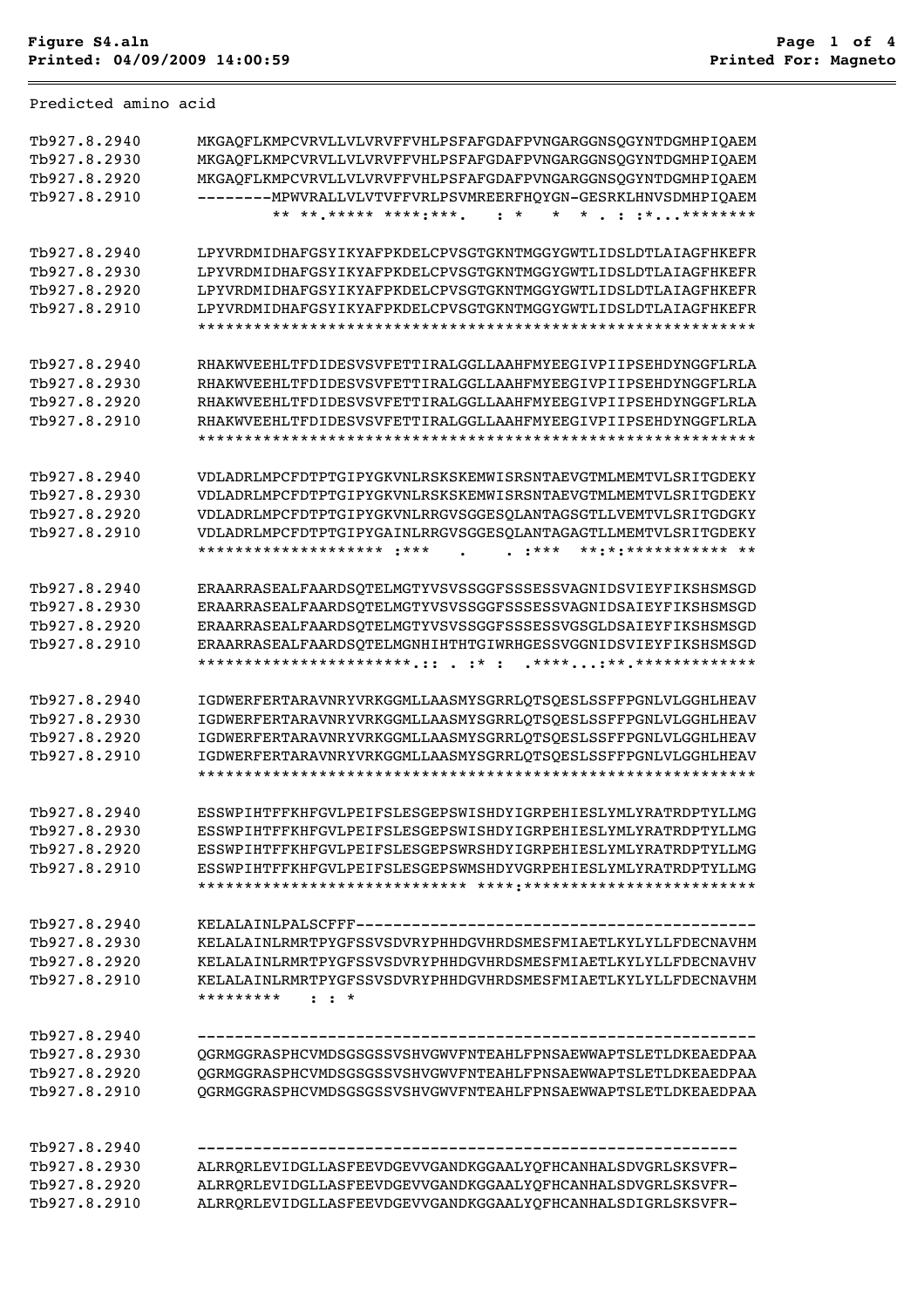DNA

| Tb927.8.2930 | ATGAAAGGCGCTCAGTTTTTGAAGATGCCGTGTGTGCGTGTTTTACTAGTTCTCGTGAGG                           |
|--------------|----------------------------------------------------------------------------------------|
| Tb927.8.2940 | ATGAAAGGCGCTCAGTTTTTGAAGATGCCGTGTGTGCGTGTTTTACTAGTTCTCGTGAGG                           |
| Tb927.8.2920 | ATGAAAGGCGCTCAGTTTTTGAAGATGCCGTGTGTGCGTGTTTTACTAGTTCTCGTGAGG                           |
| Tb927.8.2910 | ------ATGCCGTGGGTTCGTGCTTTACTAGTTCTCGTGACG                                             |
|              | ******** ** **** ***************** *                                                   |
|              |                                                                                        |
| Tb927.8.2930 | GTATTTTTTGTCCATCTGCCTTCTTTTGCTTTTGGGGATGCGTTTCCTGTGAATGGTGCG                           |
| Tb927.8.2940 | GTATTTTTTGTCCATCTGCCTTCTTTTGCTTTTGGGGATGCGTTTCCTGTGAATGGTGCG                           |
| Th927.8.2920 | GTATTTTTTGTCCATCTGCCTTCTTTTGCTTTTGGGGATGCGTTTCCTGTGAATGGTGCG                           |
| Tb927.8.2910 | GTATTTTTTGTCCGTCTTCCGTCCGTGATGAGAGAGGAAAGGTTCCACCAGTACGGAAAT                           |
|              | ************* *** ** **<br>¥<br>* ***<br>$\star$<br>*** *<br>$\star\star$              |
| Tb927.8.2930 |                                                                                        |
| Tb927.8.2940 |                                                                                        |
| Tb927.8.2920 |                                                                                        |
| Tb927.8.2910 | GGTGAAAGTAGAA---AGTTGCATAATGTCAGCGATATGCATCCTATTCAAGCTGAGATG                           |
|              | * * ***<br>$\star$<br>$\star$<br>************************<br>*<br>**<br>$\star$<br>*** |
| Th927.8.2930 |                                                                                        |
| Th927.8.2940 | CTTCCTTATGTGCGTGACATGATTGACCACGCGTTTGGTTCATACATCAAATACGCCTTT                           |
|              | CTTCCTTATGTGCGTGACATGATTGACCACGCGTTTGGTTCATACATCAAATACGCCTTT                           |
| Tb927.8.2920 | CTTCCTTATGTGCGTGACATGATTGACCACGCGTTTGGTTCATACATCAAATACGCCTTT                           |
| Tb927.8.2910 | CTTCCTTATGTGCGTGACATGATTGACCACGCGTTTGGTTCATACATCAAATACGCCTTT                           |
|              |                                                                                        |
| Tb927.8.2930 | CCCAAAGATGAATTGTGTCCTGTGAGTGGTACTGGGAAGAATACGATGGGTGGCTATGGC                           |
| Tb927.8.2940 | CCCAAAGATGAATTGTGTCCTGTGAGTGGTACTGGGAAGAATACGATGGGTGGCTATGGC                           |
| Tb927.8.2920 | CCCAAAGATGAATTGTGTCCTGTGAGTGGTACTGGGAAGAATACGATGGGTGGCTATGGC                           |
| Tb927.8.2910 | CCCAAAGATGAATTGTGTCCTGTGAGTGGTACTGGGAAGAATACGATGGGTGGCTATGGC                           |
|              |                                                                                        |
|              |                                                                                        |
| Tb927.8.2930 | TGGACCCTTATTGACTCTCTCGATACACTAGCAATTGCCGGGTTTCACAAAGAATTTCGT                           |
| Tb927.8.2940 | TGGACCCTTATTGACTCTCTCGATACACTAGCAATTGCCGGGTTTCACAAAGAATTTCGT                           |
|              |                                                                                        |
| Tb927.8.2920 | TGGACCCTTATTGACTCTCTCGATACACTAGCAATTGCCGGGTTTCACAAAGAATTTCGT                           |
| Th927.8.2910 | TGGACCCTTATTGACTCTCTCGATACACTAGCAATTGCCGGGTTTCACAAAGAATTTCGT                           |
|              |                                                                                        |
| Tb927.8.2930 | CGCCACGCGAAGTGGGTGGAAGAGCACTTGACCTTCGATATTGACGAATCAGTGTCGGTA                           |
| Tb927.8.2940 | CGCCACGCGAAGTGGGTGGAAGAGCACTTGACCTTCGATATTGACGAATCAGTGTCGGTA                           |
| Th927.8.2920 | CGCCACGCGAAGTGGGTGGAAGAGCACTTGACCTTCGATATTGACGAATCAGTGTCGGTA                           |
| Tb927.8.2910 | CGCCACGCGAAGTGGGTGGAAGAGCACTTGACCTTCGATATTGACGAATCAGTGTCGGTA                           |
|              |                                                                                        |
| Tb927.8.2930 | TTTGAGACGACTATTCGAGCTCTTGGAGGTCTTCTGGCTGCTCACTTCATGTACGAGGAG                           |
| Tb927.8.2940 | TTTGAGACGACTATTCGAGCTCTTGGAGGTCTTCTGGCTGCTCACTTCATGTACGAGGAG                           |
| Tb927.8.2920 | TTTGAGACGACTATTCGAGCTCTTGGAGGTCTTCTGGCTGCTCACTTCATGTACGAGGAG                           |
|              |                                                                                        |
| Tb927.8.2910 | TTTGAGACGACTATTCGAGCTCTTGGAGGTCTTCTGGCTGCTCACTTCATGTACGAGGAG                           |
|              |                                                                                        |
| Tb927.8.2930 | GGCATAGTCCCAATTATCCCTTCGGAGCACGACTATAACGGCGGGTTCTTGCGGCTCGCT                           |
| Tb927.8.2940 | GGCATAGTCCCAATTATCCCTTCGGAGCACGACTACAACGGCGGGTTCTTGCGGCTCGCT                           |
| Tb927.8.2920 | GGCATAGTCCCAATTATCCCTTCGGAGCACGACTACAACGGCGGGTTCTTGCGGCTCGCT                           |
| Tb927.8.2910 | GGCATAGTCCCAATTATCCCTTCGGAGCACGACTACAACGGCGGGTTCTTGCGGCTCGCT                           |
|              |                                                                                        |
| Tb927.8.2930 | GTGGATCTTGCAGATCGTCTGATGCCCTGTTTTGACACGCCCACTGGGATACCATATGGA                           |
| Tb927.8.2940 | GTGGATCTTGCAGATCGTCTGATGCCCTGTTTTGACACGCCCACTGGGATACCATATGGA                           |
| Tb927.8.2920 | GTGGATCTTGCAGATCGTCTGATGCCCTGTTTTGACACGCCCACTGGGATACCATATGGA                           |
|              |                                                                                        |
| Tb927.8.2910 | GTGGATCTTGCAGATCGTCTGATGCCCTGTTTTGACACGCCCACTGGGATACCATATGGG                           |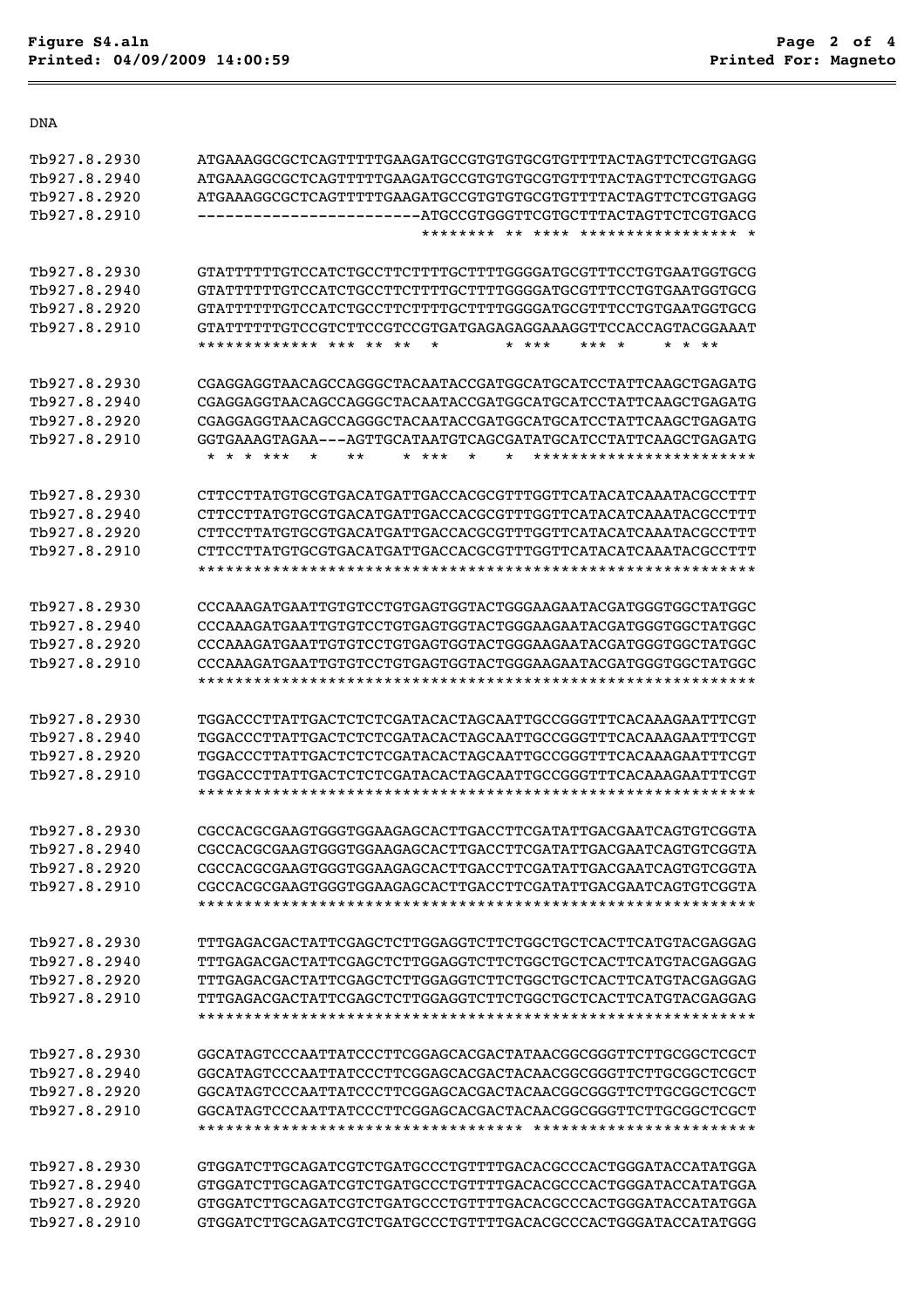## Tb927.8.2930 AAGGTTAATTTACGCAGTAAAAGTAAGGAAATGTGGATTTCGAGATCAAATACAGCTGAA Tb927.8.2940 AAGGTTAATTTACGCAGTAAAAGTAAGGAAATGTGGATTTCGAGATCAAATACAGCTGAA Tb927.8.2920 AAGGTTAATTTACGCCGTGGGGTTAGTGGTGGGGAATCGCAGCTGGCCAACACGGCCGGT Tb927.8.2910 GCGATTAATTTACGCCGTGGGGTTAGTGGTGGGGAATCGCAGCTGGCCAACACGGCCGGC \* \*\*\*\*\*\*\*\*\*\*\* \*\* \*\* \* \* \* \* \*\* \*\* \*\* \* Tb927.8.2930 GTTGGCACGATGTTAATGGAAATGACGGTACTGTCGAGGATCACAGGCGATGAAAAATAC Tb927.8.2940 GTTGGCACGATGTTAATGGAAATGACGGTACTGTCGAGGATCACAGGCGATGAAAAATAC Tb927.8.2920 TCTGGGACGTTGTTAGTGGAGATGACGGTACTGTCGAGGATCACAGGCGATGGAAAATAC Tb927.8.2910 GCTGGGACGTTGTTAATGGAGATGACGGTACTGTCGAGGATCACAGGCGATGAAAAATAC \*\*\* \*\*\* \*\*\*\*\* \*\*\*\* \*\*\*\*\*\*\*\*\*\*\*\*\*\*\*\*\*\*\*\*\*\*\*\*\*\*\*\*\*\*\* \*\*\*\*\*\*\* Tb927.8.2930 GAGCGTGCGGCGCGGCGTGCATCTGAGGCTCTTTTTGCGGCCAGAGATTCTCAAACTGAG Tb927.8.2940 GAGCGTGCGGCGCGGCGTGCATCTGAGGCTCTTTTTGCGGCCAGAGATTCTCAAACTGAG Tb927.8.2920 GAGCGTGCGGCGCGGCGTGCATCTGAGGCTCTTTTTGCGGCCAGAGATTCTCAAACTGAG Tb927.8.2910 GAGCGTGCGGCGCGGCGTGCATCTGAGGCTCTTTTTGCGGCCAGAGATTCTCAAACTGAG \*\*\*\*\*\*\*\*\*\*\*\*\*\*\*\*\*\*\*\*\*\*\*\*\*\*\*\*\*\*\*\*\*\*\*\*\*\*\*\*\*\*\*\*\*\*\*\*\*\*\*\*\*\*\*\*\*\*\*\* Tb927.8.2930 CTTATGGGGACGTATGTGTCTGTGAGTAGTGGCGGTTTTTCCTCTTCGGAGTCTTCTGTT Tb927.8.2940 CTTATGGGGACGTATGTGTCTGTGAGTAGTGGCGGTTTTTCCTCTTCGGAGTCTTCTGTT Tb927.8.2920 CTTATGGGGACGTATGTGTCTGTGAGTAGTGGCGGTTTTTCCTCTTCGGAGTCTTCTGTG Tb927.8.2910 CTTATGGGGAATCACATTCATACTCATACAGGAATTTGGAGACATGGTGAATCATCCGTT \*\*\*\*\*\*\*\*\* \* \* \* \*\* \*\* \*\* \* \* \*\* \*\* \*\* Tb927.8.2930 GCAGGGAACATTGATAGCGCCATTGAATACTTTATCAAATCACATAGTATGAGTGGGGAC Tb927.8.2940 GCAGGGAACATTGATAGCGTCATTGAATACTTTATCAAATCACATAGTATGAGTGGGGAC Tb927.8.2920 GGTTCTGGATTAGACAGCGCCATTGAATACTTTATCAAATCACATAGTATGAGTGGGGAC Tb927.8.2910 GGAGGGAACATTGATAGCGTCATTGAATACTTTATCAAATCACATAGTATGAGTGGGGAC \* \* \*\* \*\*\*\* \*\*\*\*\*\*\*\*\*\*\*\*\*\*\*\*\*\*\*\*\*\*\*\*\*\*\*\*\*\*\*\*\*\*\*\*\*\*\*\* Tb927.8.2930 ATTGGGGACTGGGAGCGGTTCGAGAGGACTGCGAGAGCTGTGAACCGCTATGTGCGGAAG Tb927.8.2940 ATTGGGGACTGGGAGCGGTTCGAGAGGACTGCGAGAGCTGTGAACCGCTATGTGCGGAAG Tb927.8.2920 ATTGGGGACTGGGAGCGGTTCGAGAGGACTGCGAGAGCTGTGAACCGCTATGTGCGGAAG Tb927.8.2910 ATTGGGGACTGGGAGCGGTTCGAGAGGACTGCGAGAGCTGTGAACCGCTATGTGCGGAAG \*\*\*\*\*\*\*\*\*\*\*\*\*\*\*\*\*\*\*\*\*\*\*\*\*\*\*\*\*\*\*\*\*\*\*\*\*\*\*\*\*\*\*\*\*\*\*\*\*\*\*\*\*\*\*\*\*\*\*\* Tb927.8.2930 GGTGGAATGCTGCTAGCAGCTAGCATGTATAGTGGACGGCGGCTGCAGACGTCCCAGGAA Tb927.8.2940 GGTGGAATGCTGCTAGCAGCTAGCATGTATAGTGGACGGCGGCTGCAGACGTCCCAGGAA Tb927.8.2920 GGTGGAATGCTGCTAGCAGCTAGCATGTATAGTGGACGGCGGCTGCAGACGTCCCAGGAA Tb927.8.2910 GGTGGAATGCTGCTAGCAGCTAGCATGTATAGTGGACGGCGGCTGCAGACGTCCCAGGAA \*\*\*\*\*\*\*\*\*\*\*\*\*\*\*\*\*\*\*\*\*\*\*\*\*\*\*\*\*\*\*\*\*\*\*\*\*\*\*\*\*\*\*\*\*\*\*\*\*\*\*\*\*\*\*\*\*\*\*\* Tb927.8.2930 TCTTTGTCATCATTTTTTCCTGGGAACTTGGTTCTTGGCGGCCATCTCCACGAGGCTGTA Tb927.8.2940 TCTTTGTCATCATTTTTTCCTGGGAACTTGGTTCTTGGCGGCCATCTCCACGAGGCTGTA Tb927.8.2920 TCTTTGTCATCATTTTTTCCTGGGAACTTGGTTCTTGGCGGCCATCTCCACGAGGCTGTA Tb927.8.2910 TCTTTGTCATCATTTTTTCCTGGGAACTTGGTTCTTGGCGGCCATCTCCACGAGGCTGTA \*\*\*\*\*\*\*\*\*\*\*\*\*\*\*\*\*\*\*\*\*\*\*\*\*\*\*\*\*\*\*\*\*\*\*\*\*\*\*\*\*\*\*\*\*\*\*\*\*\*\*\*\*\*\*\*\*\*\*\* Tb927.8.2930 GAAAGTTCGTGGCCAATTCATACGTTCTTCAAACATTTTGGCGTTCTGCCGGAGATATTT Tb927.8.2940 GAAAGTTCGTGGCCAATTCATACGTTCTTCAAACATTTTGGCGTTCTGCCGGAGATATTT Tb927.8.2920 GAAAGTTCGTGGCCAATTCATACGTTCTTCAAACATTTTGGCGTTCTGCCGGAGATATTT Tb927.8.2910 GAAAGTTCGTGGCCAATTCATACGTTCTTCAAACATTTTGGCGTTCTGCCGGAGATATTT \*\*\*\*\*\*\*\*\*\*\*\*\*\*\*\*\*\*\*\*\*\*\*\*\*\*\*\*\*\*\*\*\*\*\*\*\*\*\*\*\*\*\*\*\*\*\*\*\*\*\*\*\*\*\*\*\*\*\*\* Tb927.8.2930 TCCTTGGAATCTGGCGAGCCGTCGTGGATATCACATGACTACATTGGTCGACCTGAGCAT Tb927.8.2940 TCCTTGGAATCTGGCGAGCCGTCGTGGATATCACATGACTACATTGGTCGACCTGAGCAT Tb927.8.2920 TCCTTGGAATCTGGCGAGCCGTCGTGGAGGTCACATGACTACATTGGTCGACCTGAGCAT Tb927.8.2910 TCCTTGGAATCTGGCGAGCCGTCGTGGATGTCACATGACTACGTTGGTCGACCTGAGCAT

\*\*\*\*\*\*\*\*\*\*\*\*\*\*\*\*\*\*\*\*\*\*\*\*\*\*\*\* \*\*\*\*\*\*\*\*\*\*\*\* \*\*\*\*\*\*\*\*\*\*\*\*\*\*\*\*\*

\*\*\*\*\*\*\*\*\*\*\*\*\*\*\*\*\*\*\*\*\*\*\*\*\*\*\*\*\*\*\*\*\*\*\*\*\*\*\*\*\*\*\*\*\*\*\*\*\*\*\*\*\*\*\*\*\*\*\*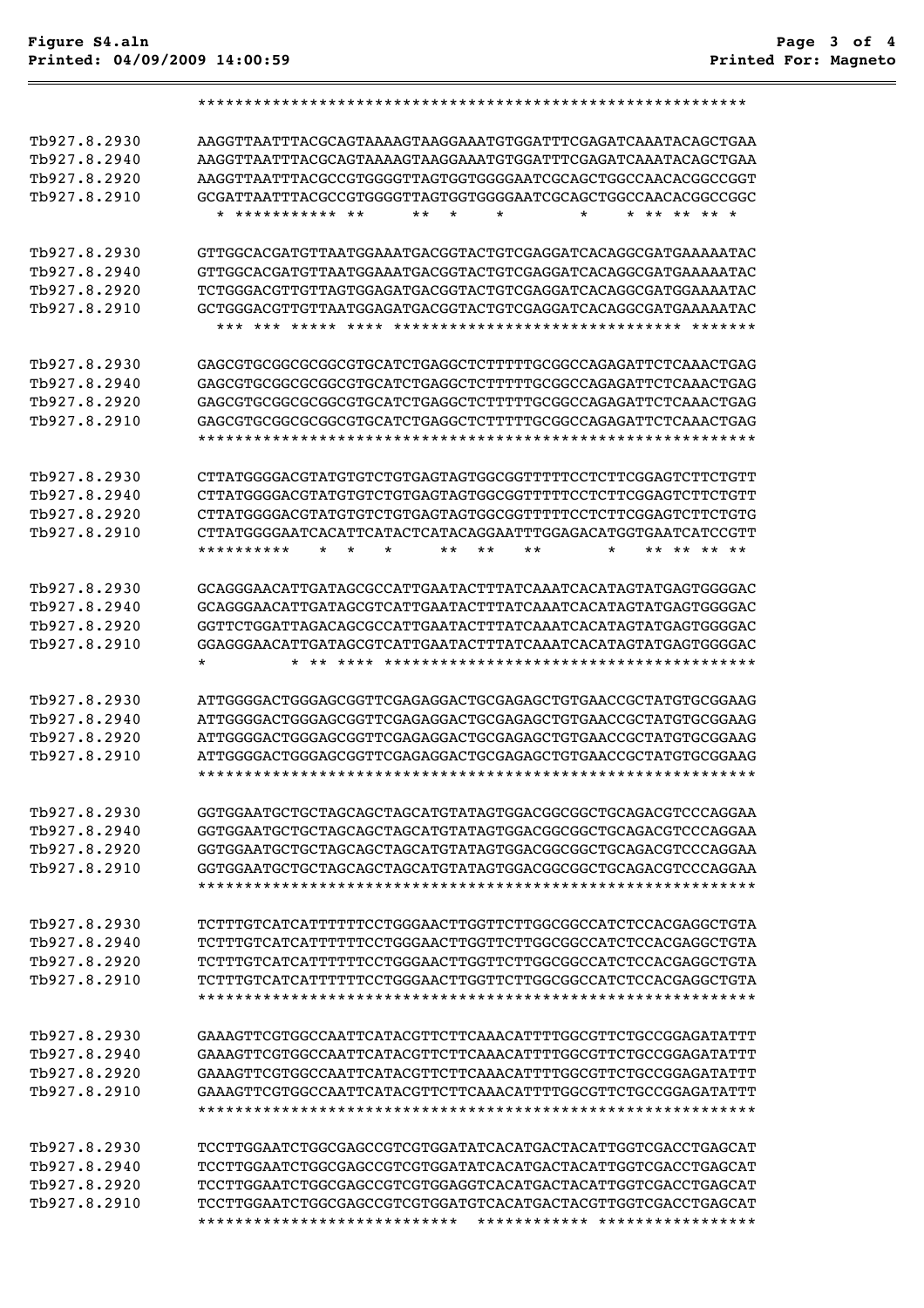| Tb927.8.2930<br>Tb927.8.2940<br>Tb927.8.2920<br>Tb927.8.2910 | ATCGAGTCTCTGTATATGCTTTACCGTGCAACACGAGATCCTACATACCTCTTGATGGGA<br>ATCGAGTCTCTGTATATGCTTTACCGTGCAACACGAGATCCTACATACCTCTTGATGGGA<br>ATCGAGTCTCTGTATATGCTTTACCGTGCAACACGAGATCCTACATACCTCTTGATGGGA<br>ATCGAGTCTCTGTATATGCTTTACCGTGCAACACGAGATCCTACATACCTCTTGATGGGA                  |
|--------------------------------------------------------------|-------------------------------------------------------------------------------------------------------------------------------------------------------------------------------------------------------------------------------------------------------------------------------|
| Tb927.8.2930<br>Tb927.8.2940<br>Th927.8.2920<br>Tb927.8.2910 | AAAGAACTGGCACTGGCCATTAACTTGCGTATGCGCACACCATATGGGTTTTCTTCCGTA<br>AAAGAACTGGCACTGGCCATTAACTTGCGTATGCGCACACCATATGGGTTTTCTTCCGTA<br>AAAGAACTGGCACTGGCCATTAACTTGCGTATGCGCACGCCATATGGGTTTTCTTCCGTA<br>**************************** *<br>$\star$<br>$***$<br>$\star$<br>÷<br>**** ** |
| Tb927.8.2930                                                 | AGTGATGTAAGGTACCCGCATCATGATGGTGTTCACAGAGACTCGATGGAGAGTTTCATG                                                                                                                                                                                                                  |
| Tb927.8.2940                                                 |                                                                                                                                                                                                                                                                               |
| Tb927.8.2920<br>Tb927.8.2910                                 | AGTGATGTAAGGTACCCGCATCATGATGGTGTTCACAGAGACTCGATGGAGAGTTTCATG<br>AGTGATGTAAGGTACCCGCATCATGATGGTGTTCACAGAGACTCGATGGAGAGTTTCATG                                                                                                                                                  |
| Tb927.8.2930<br>Tb927.8.2940                                 | ATCGCGGAGACCCTGAAATATTTGTATCTCTTGTTTGACGAGTGCAACGCTGTTCACATG                                                                                                                                                                                                                  |
| Tb927.8.2920                                                 | ATCGCGGAGACCCTGAAATATTTGTATCTCTTGTTTGACGAGTGCAACGCTGTTCACGTG                                                                                                                                                                                                                  |
| Th927.8.2910                                                 | ATCGCGGAGACCCTGAAATATTTGTATCTCTTGTTTGACGAGTGCAACGCTGTTCACATG                                                                                                                                                                                                                  |
| Tb927.8.2930<br>Tb927.8.2940                                 | CAGGGACGGATGGGCGGTCGCGCCTCACCGCATTGTGTTATGGACAGCGGTAGCGGCAGT                                                                                                                                                                                                                  |
| Tb927.8.2920                                                 | CAGGGACGGATGGGCGGTCGCGCCTCACCGCATTGTGTTATGGACAGCGGTAGCGGCAGT                                                                                                                                                                                                                  |
| Tb927.8.2910                                                 | CAGGGACGGATGGGCGGTCGCGCCTCACCGCATTGTGTTATGGACAGCGGTAGCGGCAGT                                                                                                                                                                                                                  |
| Tb927.8.2930<br>Tb927.8.2940                                 | AGCGTCAGCCACGTGGGGTGGGTTTTCAACACTGAAGCTCATCTGTTCCCTAATTCTGCC                                                                                                                                                                                                                  |
| Tb927.8.2920                                                 | AGCGTCAGCCACGTGGGGTGGGTTTTCAACACTGAAGCTCATCTGTTTCCTAATTCTGCC                                                                                                                                                                                                                  |
| Tb927.8.2910                                                 | AGCGTCAGCCACGTGGGGTGGGTTTTCAACACTGAAGCTCATCTGTTCCCTAATTCTGCC                                                                                                                                                                                                                  |
| Tb927.8.2930<br>Tb927.8.2940                                 | GAGTGGTGGCCGCCTACTTCCTTGGAGACCTTGGACAAGGAGGCTGAGGATCCCGCTGCT                                                                                                                                                                                                                  |
| Tb927.8.2920<br>Tb927.8.2910                                 | GAGTGGTGGCCGCCTACTTCCTTGGAGACCTTGGACAAGGAGGCTGAGGATCCCGCTGCT<br>GAGTGGTGGCGCCCTACTTCCTTGGAGACCTTGGACAAGGAGGCTGAGGATCCCGCTGCT                                                                                                                                                  |
| Tb927.8.2930<br>Tb927.8.2940                                 | GCGCTCAGGCGCCAGCGTTTGGAGGTAATTGACGGTTTGCTCGCGAGTTTTGAGGAAGTG                                                                                                                                                                                                                  |
| Tb927.8.2920                                                 | GCGCTCAGGCGCCAGCGTTTGGAGGTAATTGACGGTTTGCTCGCGAGTTTTGAGGAAGTG                                                                                                                                                                                                                  |
| Tb927.8.2910                                                 | GCGCTCAGGCGCCAGCGTTTGGAGGTAATTGACGGTTTGCTCGCGAGTTTTGAGGAAGTG                                                                                                                                                                                                                  |
| Tb927.8.2930<br>Tb927.8.2940                                 | GACGGTGAGGTTGTTGGGGCGAATGATAAGGGTGGTGCAGCCCTGTACCAGTTCCACTGT                                                                                                                                                                                                                  |
| Tb927.8.2920                                                 | GACGGTGAGGTTGTTGGGGCGAATGATAAGGGTGGTGCAGCCCTGTACCAGTTCCACTGT                                                                                                                                                                                                                  |
| Tb927.8.2910                                                 | GACGGTGAGGTTGTTGGGGCGAATGATAAGGGTGGTGCAGCCCTGTACCAGTTCCACTGT                                                                                                                                                                                                                  |
| Tb927.8.2930<br>Tb927.8.2940                                 | GCCAATCACGCCCTGAGTGATGTAGGGAGGCTGTCGAAGTCTGTGTTTCGATAA                                                                                                                                                                                                                        |
| Tb927.8.2920                                                 | GCCAATCACGCCCTGAGTGATGTAGGGAGGCTGTCGAAGTCTGTGTTTCGATAA                                                                                                                                                                                                                        |
| Tb927.8.2910                                                 | GCCAATCACGCCCTGAGTGATATAGGGAGGCTGTCGAAGTCTGTGTTTCGATAA                                                                                                                                                                                                                        |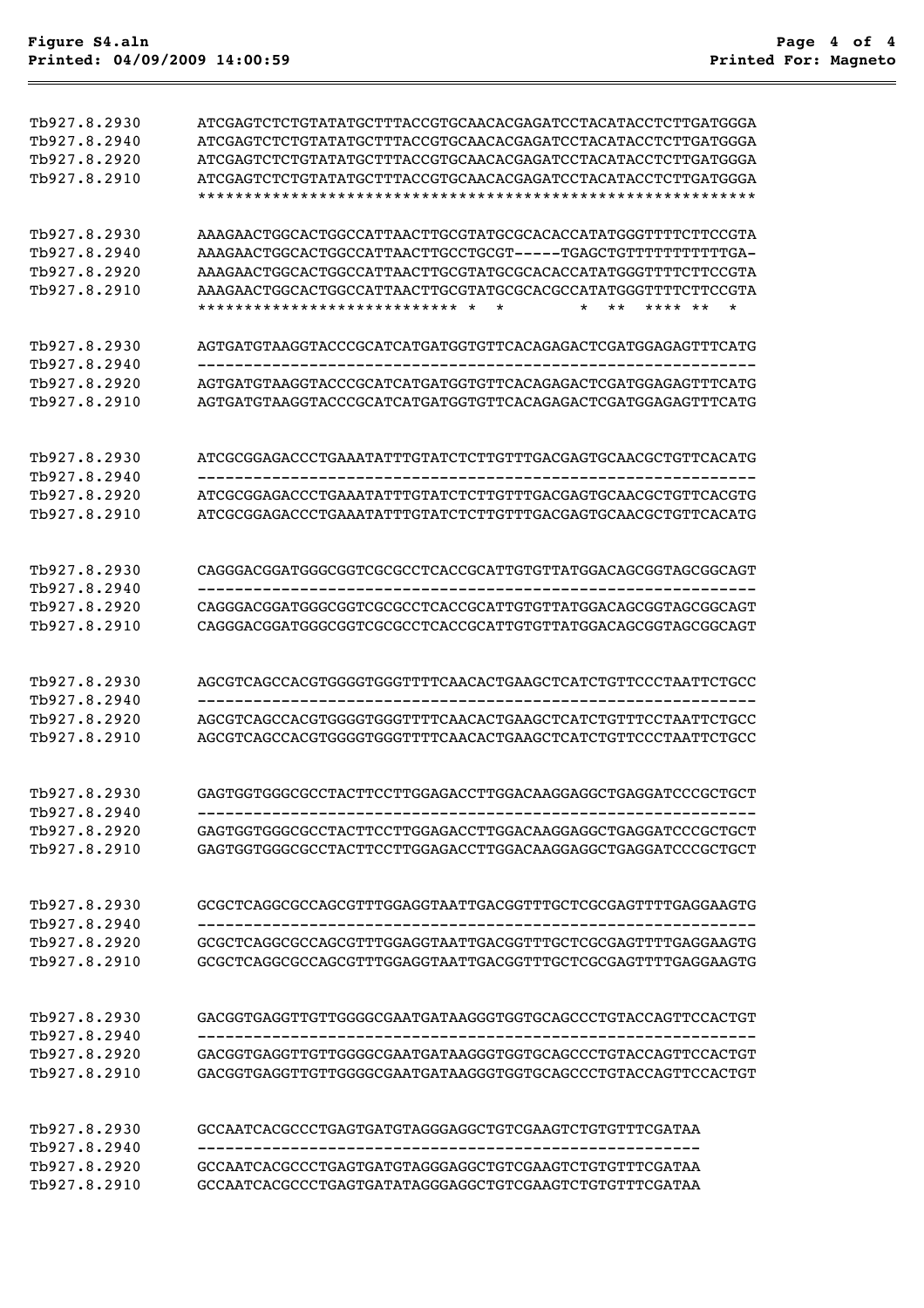**Table S1. Primers for p2T7 RNAi constructs.** Primer sequences are given 5' to 3', and the corresponding gene is designated by the geneDB accession number, except for VSG MITat1.2 where the NCBI accession is given.

| <b>ORF</b> (geneDB accession)      | Forward                     | <b>Reverse</b>              |
|------------------------------------|-----------------------------|-----------------------------|
| 11.02.5450/11.02.5500 <sup>1</sup> | CACCTTGGTGGTGAGGACTT        | GGGGATCTGTGTGTTACGCT        |
| 09.160.3090                        | <b>GCAGCTTGCACACCTCAATA</b> | TGGCACCACCAATTAGTTCA        |
| 09.211.1390                        | CAATTCGTCTGACTTTGCGA        | <b>CCAGTGCTCTACCGCCTAAG</b> |
| 11.01.3110                         | CGATGCACTCTTCGAAAACA        | AGCGTCTAGGTCGAAGGTCA        |
| 927.3.3580                         | TTCTGAACGAGAACCAGCCT        | CCTCTGCGTTTACTTCCTCG        |
| 927.3.1430                         | TTTATTGGCGGAGAATCAGG        | CTGGTCAGCCTCCATTTCAT        |
| 11.01.8480                         | TGCAAATGAGGTGCTTTCTG        | GGGGATGTTTCTTCGTCTGA        |
| 09.211.3680                        | GCAAAGCGTAAGCATTGACA        | CGCTGTCTGGGTCTTTCTTC        |
| 10.70.5440                         | TGTGCTCATCATTCTAGCGG        | CTGTTTGACCTCCACCGAAT        |
| 927.4.5010/927.8.7410 <sup>1</sup> | GACTTACGGAAGATGCTCGC        | CTCCGGCTTTTTGTCTTCTG        |
| 10.05.0080                         | TTACGTGGGACAAGGACACA        | TGGCTGAATAACGCTGTGAG        |
| 927.8.2910/2920/29301              | GTATGAGTGGGGACATTGGG        | CATAACACAATGCGGTGAGG        |
| 927.8.2940                         | GCATCTGAGGCTCTTTTTGC        | CAAGGAAAATATCTCCGGCA        |
| 927.3.4630                         | AACACGACTGACGTTTGCTG        | <b>CCATACCGACAAAAGTGGCT</b> |
| 11.01.2470                         | GAAGAAGACACTTCAGGCCG        | TGTTCGTGGGTTTTGTTTCA        |
| 11.02.1680                         | GAGCAACATGACGCAGAAAA        | <b>TCCTCTTGGAGGAAGCTGAA</b> |
| 10.20.0130                         | TACGTTTGACGCTGTTTTCG        | ACCGTGTCGTTTACGTGTCA        |
| 927.7.1300                         | ATGGTGTGGACACTGCAAAA        | <b>CTCCACCTTATAGCGCTTCG</b> |
| 10.6k15.2290                       | CCCTGAAGCTCACCAAAGAG        | TGAAGTGCTATTGCTGGCTG        |
| 927.8.4890                         | TGGGATGTACATTTCAGCCA        | <b>ATATCCGGTGTTTGCCTCTG</b> |
| 927.7.5790                         | GGAACTCATTTGCACTTCTGC       | CACATGTTGCTTTTAACAAATTCC    |
| 927.4.4740                         | CCTGATGGGGGATTAATGTG        | GGCACACCAACCTGAAGAAT        |
| 11.01.2640                         | GGTTGTGTTCAGGCTTGGTT        | TAAAATACGGGAAATGCCCA        |
| 927.7.3870                         | AACCCAAAACACGAGGAGTG        | TTCTGCTTTGTTCTCCGCTT        |
| 927.2.5140                         | AGCTCAGAGTGCCCTTATCG        | TTACCCCATGACTGATTCCG        |
| 11.01.8120                         | CTTCATGGCTGTCCTTCGAG        | <b>CGCATCTTTTACCCCAAGAA</b> |
| 11.02.4100                         | AGTTGCCAAACCTGACCAAC        | AACACATAGGCCACCAAAGC        |
| VSG MITat 1.2 (P26332; NCBI)       | TTTCTGCAGCGGTCACTATG        | TGCTTGTTGTTGGCTTTCAG        |

1: 11.02.5450 and 11.02.5500 are identical, 927.4.5010 (chromosome 4) and 927.8.7410 (chromosome 8) are identical, and 927.8.2910, 927.8.2920 and 927.8.2930 are identical.